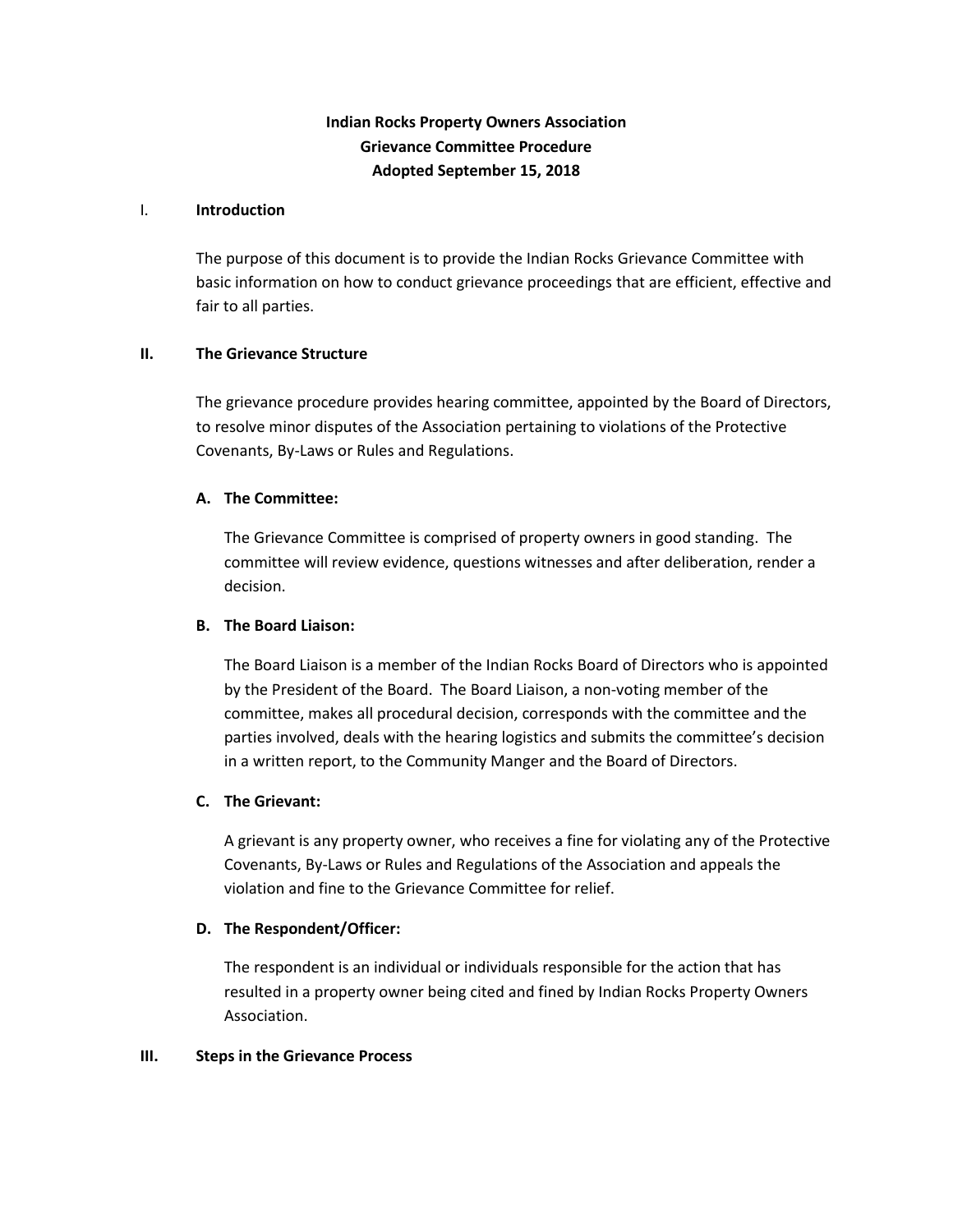Once a citation is filed, there shall be a rebuttable presumption that a violation has occurred. The grievant has the burden of providing by a preponderance of the evidence that a violation has not occurred.

A property owner must follow certain preliminary steps in order to be granted a hearing before the Grievance Committee. After a property owner has received written notice from the Property Owners Association that they have violated any of the rules of the association which has resulted in a fine, they must do the following:

- 1. Within thirty (30) days from the date the citation was issued, the grievant must submit a written request to the association office challenging the citation and the fine, requesting a hearing in front of the Grievance Committee.
- 2. Along with his or her written request for a hearing, the grievant must post, (with the association), cash check or money order in the amount of the said fine. This money will be held in escrow until such a time that the Grievance Committee renders a decision. If the Committee dismisses the citation, the association will refund the posted amount to the property owner. If the committee upholds the citation, the posted money will be forfeited and applies to the said fine.
- 3. Relaxed rules of evidence are used in fairness to all parties involved.
- 4. When a property owner has notified the association in writing that they wish to appeal a citation, the association will contact the property owner and set up a date to appear before the Grievance Committee. Once a date has been scheduled and all the requirements have been met, the property owner will be notified by mail or email of the appearance date. Failure to appear will result in a dismissal without prejudice.
- 5. The grievant and the respondent are each entitled to one (1) continuance. This request must be received by the Indian Rocks office ten (10) business days prior to the hearing. Once the request for a continuance has been received, the office will reschedule the hearing and notify the parties involved. All continuances must be heard within 30 days of the request.
- 6. Both the grievant and the respondent both reserve the right to be represented by legal counsel at their expense. If either party chooses to be represented by counsel notification to both parties must be made at least 10 days prior to the hearing.
- 7. The respondent/officer will present their testimony and evidence to the committee that will support why the violation was issued. Once the officer closes their testimony, the grievant then has a right to cross examine the officer regarding their testimony.
- 8. The grievant will present their testimony and evidence to the committee that they feel will support why the violation should not have been issued. The officer can then cross examine the grievant regarding their testimony.
- 9. The Grievance Committee reserves the right to ask both parties involved any questions they feel necessary to make their decision.
- 10. After reviewing the evidence and hearing testimony, the committee will deliberate and vote to uphold, dismiss or reduce the fine. (*Note: a reduction of a fine can only be considered in a first offense).*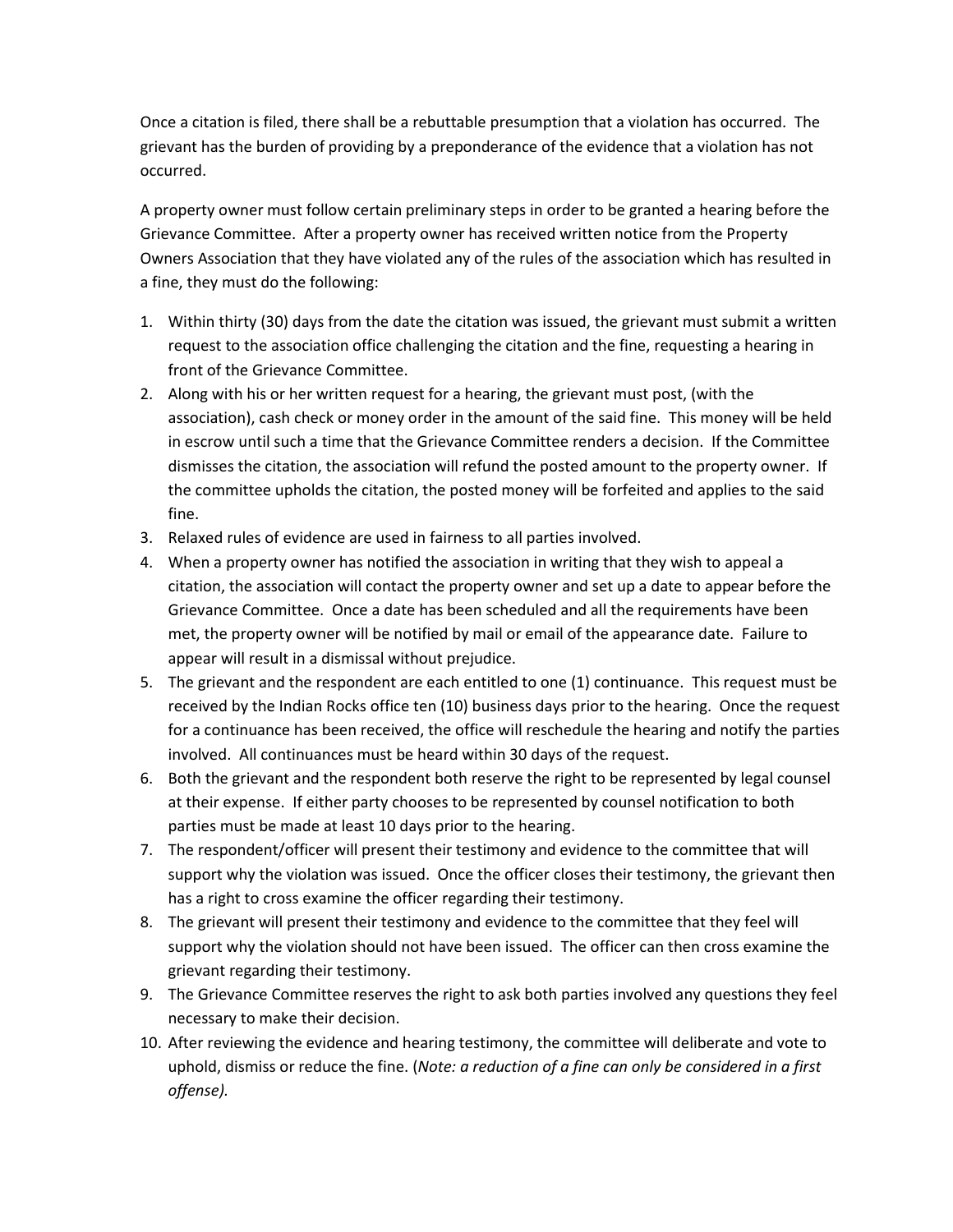# IV. **Committee Chair Responsibilities**

- 1. Introduce the grievant to the committee.
- 2. Explain the committee is formed of residents of IR.
- 3. Explain to the grievant it's the committee responsibility to hear both sides of the citation and decide the outcome. This could be to uphold, dismiss or reduce.
- 4. The chair person will gather the committee's decision and submit a written report to the Board liaison.

# **V. Written Decision**

The written report of the committee's decision must set forth the committee's findings and recommendations. The committee's report should contain sufficient information to permit the Community Manager and the Board of Directors to understand the issues in the grievance, the fact as determined by the committee based upon the credible evidence submitted by the parties during the grievance hearing and the rationale for the committee's decision.

# **VI. Committee Ethics**

- 1. The role of the Grievance Committee is to make decisions based on the evidence submitted by both parties. In order to maintain neutrality and accord due process to the grievant and respondent, ex parte communications on matters of substance related to the grievance, must not take place between the committee and parties involved in the hearing. *(Ex parte communications are those that involve only one party without presence or knowledge of the other party.)* The members of the Grievance Committee may not solicit or hear evidence outside the presence of parties involved in the grievance.
- 2. A conflict of interest is a relationship to a party or particular knowledge of the grievance that would prevent committee members from deciding the case solely on the basis of the evidence presented at the hearing. Committee members must be able to make decisions uninfluenced by personal interest or familiarity with the parities, witnesses, facts or situation related to the grievance.
- 3. A committee member should disclose any facts that might call their objectivity and impartiality into questions. If any member believes they cannot render a fair and impartial decision, they should ask to be excused for the hearing. If there is any question of conflict of interest raised by any member of the committee, but the member believes they can fairly decide the matter, the matter should be disclosed to the grievant and respondent so that any objections may be resolved before any substantive decisions are made regarding the grievance. This provides the parties the opportunity to either object to the continuance of a committee member or to waive any objection. If the matter remains unresolved, the Board Liaison determines the matter of continued service.